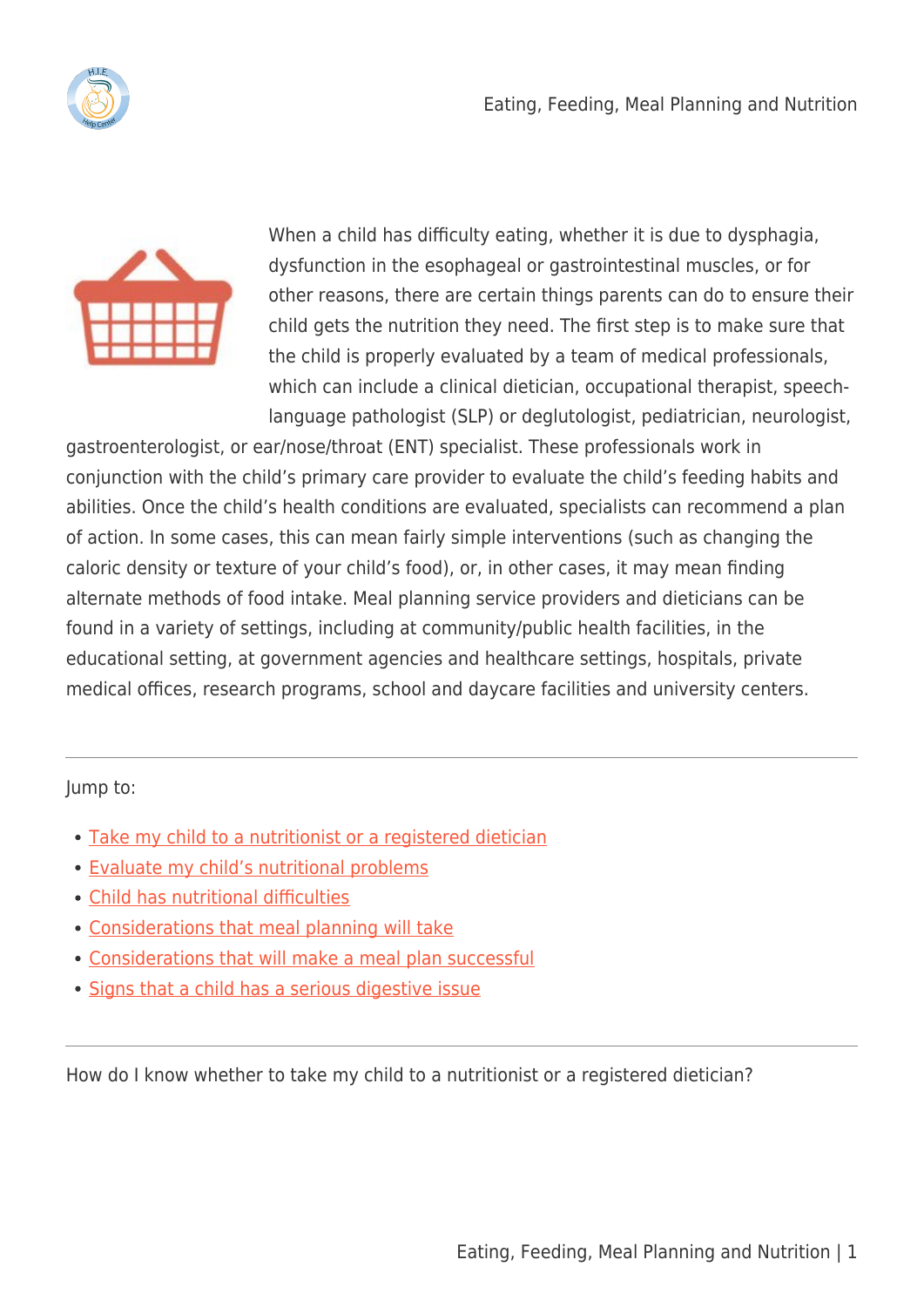

The differences between nutritionists and dieticians boil down to the level of training each receives. Registered dieticians go through a formal registration, certification and education process, while the job title 'nutritionist' is much less strictly regulated. Registered Dietitian Nutritionists (RDNs)are trained in programs approved by the [Academy of Nutrition and Dietetics](http://www.eatrightacend.org/ACEND/) and accredited by the [Accreditation Council for](http://www.eatrightacend.org/ACEND/content.aspx?id=6442485414) [Education in Nutrition and Dietetics](http://www.eatrightacend.org/ACEND/content.aspx?id=6442485414) (ACEND).



Most states have laws regarding licensure of dieticians, though the job titles can vary state to state (including such titles as Certified Dietitian (CD), Clinical Nutritionist, Community Nutritionist, Licensed Dietitian (LD), Licensed Dietician and Nutritionist (LDN), Licensed Nutritionist (LN), Registered Dietitian (LD), or Therapy Nutritionist). Nutritionists are not always required to have a college degree, and, in some states, the title is not regulated. In other cases, nutritionists are in the process of working towards a full RDN degree but have not yet completed all requirements.

What are some of the tests that specialists do to evaluate my child's nutritional problems?

While every child's situation will be different, there are a few tests that physicians can sometimes order:

- [Esophageal manometry](http://my.clevelandclinic.org/health/diagnostics/hic_Esophageal_Manometry_Test): A test that evaluates the function of the esophageal muscles.
- [Esophageal acid testing:](http://my.clevelandclinic.org/health/diagnostics/hic_24-Hour_Esophageal_pH_Test) A test that evaluates whether a child has acid reflux.
- [Fiberoptic Endoscopic Evaluation of Swallowing](http://www.aetna.com/cpb/medical/data/200_299/0248.html) (FEES) or [Flexible Endoscopic Evaluation of](http://www.feesst.com/) [Swallowing with Sensory Testing](http://www.feesst.com/) (FEESST): A test that allows for the direct observation of the swallowing process (a non-radioactive alternative to barium swallow studies).
- [Ultrasound testing](http://www.scielo.br/scielo.php?pid=S2317-64312014000400412&script=sci_arttext&tlng=en): A low-cost non-invasive evaluation method for identifying muscular dysfunction.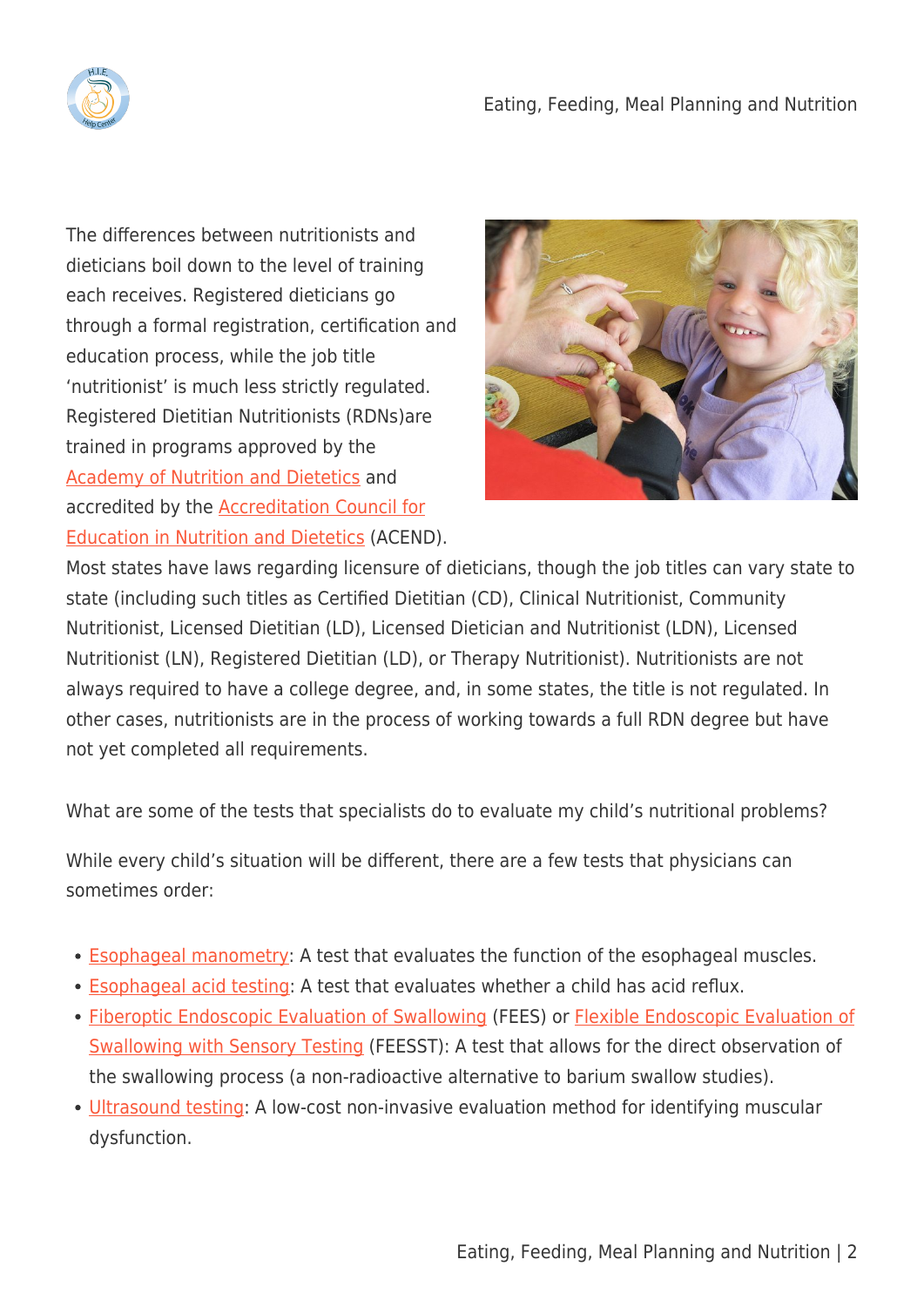

- [Videofluoroscopy swallowing studies](http://www.asha.org/public/speech/swallowing/Videofluoroscopic-Swallowing-Study/) or [modified barium swallowing study](http://www.radiologyinfo.org/en/info.cfm?pg=modbariumswallow): Tests that observe the swallowing process using X-rays and barium; used to determine optimal food consistencies.
- [CT scans](http://www.radiologyinfo.org/en/info.cfm?pg=bodyct) or [MRIs](http://www.radiologyinfo.org/en/info.cfm?pg=bodymr)
- [Abdominal angiograms](http://www.hopkinsmedicine.org/healthlibrary/test_procedures/gastroenterology/abdominal_angiogram_92,p07714/)
- Biopsies and blood tests

The kinds of tests doctors will recommend will vary depending on a child's medical history, reported concerns, and other factors.

What can parents do to help their child obtain adequate nutrition if their child has nutritional difficulties?

First and foremost, dietary interventions should always be done under the supervision of a medical professional. Parents should consult with their child's medical team before beginning new interventions. Generally, the medical team will recommend non-surgical interventions first. If non-surgical approaches don't work, they may then recommend surgical interventions.

Considerations that medical professionals may ask caregivers to change include:

- Changing the consistency or texture of certain foods: If food is too solid or liquid is too thin, it can be harder to manipulate into the esophagus. Parents can be recommended to:
	- Puree solid food
	- Cut food into small pieces
	- Thicken liquids
- Changing the child's bodily position during eating: sometimes physicians may recommend tucking the chin during mealtimes to facilitate swallowing and decrease the risk of food entering the trachea.
- Adding high-calorie supplements or smoothies to the child's diet: Prevents malnutrition.
- Adding leafy greens: For added vitamins and minerals, as well as fiber/bulk to prevent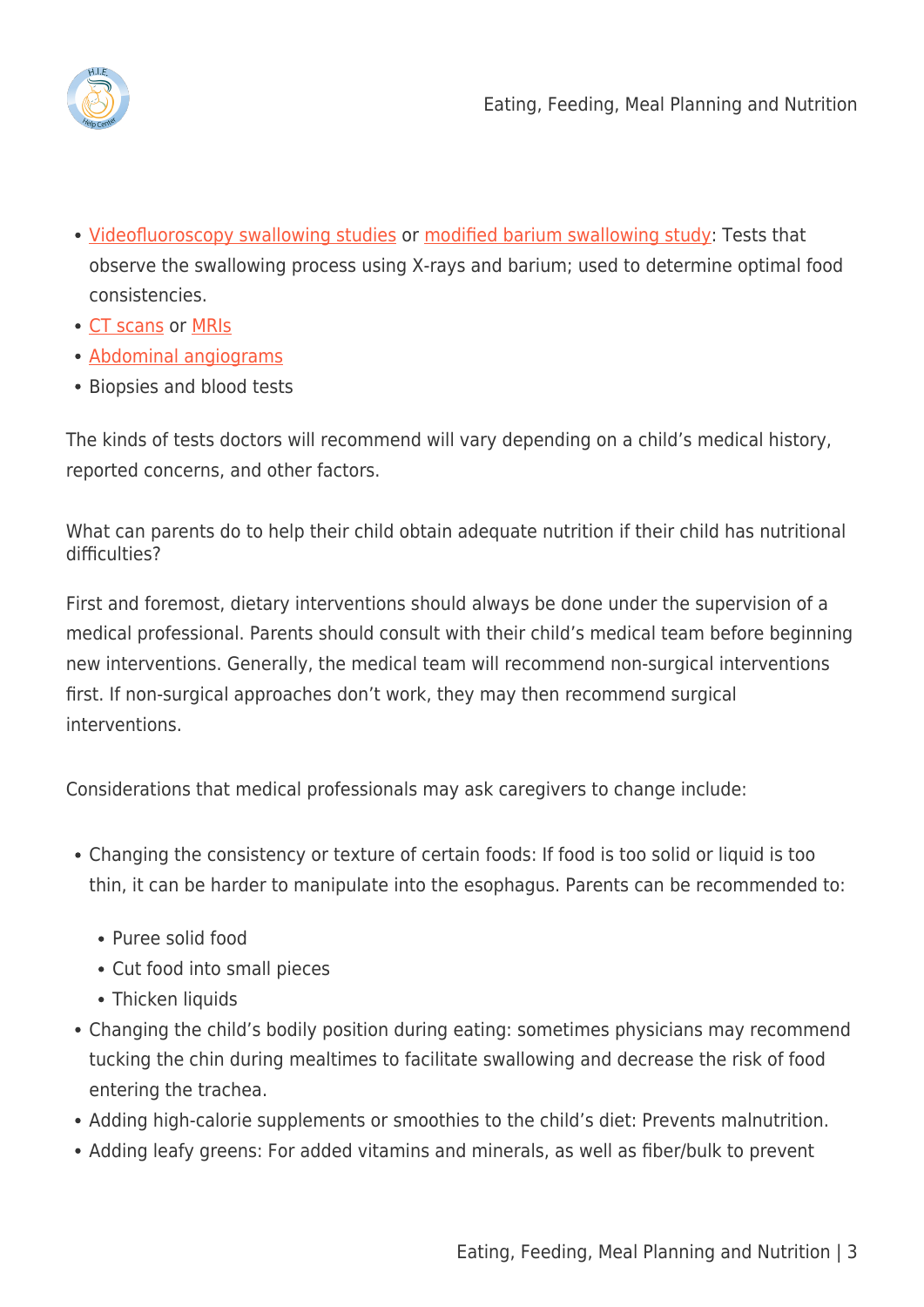

constipation.

- Adding healthy fats for increased calorie density.
- Decreasing foods that are known to trigger constipation or acid reflux.
- Slowing down meals: Encouraging slower and more thorough chewing.
- Doing muscle exercises at home: Some speech-language pathologists (SLPs) may recommend doing exercises to strengthen the muscles involved in chewing and swallowing.
- Increasing fluid intake
- Developing detailed meal plans
- Providing medications (such as antacids or gastric enzyme inhibitors) for related health issues
- Methods of feeding (providing methods for the individual can self-feed and use adaptive eating equipment, providing enough time for swallowing, and modifying meal sizes for more frequent feedings)
- Providing more frequent or thorough oral health care to prevent drooling- or medicationrelated tooth decay, gum disease and oral infections.

In some cases, medical professionals may counsel parents to place the child on certain medications or have the child attend therapy to attempt to decrease the [severity](http://www.aetna.com/cpb/medical/data/600_699/0625.html) of the child's chewing, eating and/or swallowing limitations. Surgery is typically used as a last resort, after evaluation by a medical professional, and can include:

- Inserting a **[feeding tube](http://www.feedingtubeawareness.org/tube-feeding-basics/tubetypes/)** (such as an enteric tube, PEG tube, or G-tube): Surgeons insert a tube directly into the stomach, bypassing the mouth and esophagus entirely.
- [Obstruction removal](http://www.alberthararymd.com/conditions-we-treat/swallowing-disorders/): Correcting physical defects and obstructions in the esophagus.
- [Surgical management of achalasia:](http://www.alberthararymd.com/conditions-we-treat/swallowing-disorders/) This can be done with a myotomy, where the lower esophageal sphincter is cut.
- [Nissen fundoplication:](http://www.reflux.org/reflux/webdoc01.nsf/(vwWebPage)/Surgery.htm?OpenDocument) For the control of gastroespohageal reflux disease ([GERD\)](https://www.niddk.nih.gov/health-information/health-topics/digestive-diseases/ger-and-gerd-in-adults/Pages/overview.aspx).

What are some of the considerations that meal planning will take into account?

Parents may work with a nutritionist or dietician to evaluate and monitor a child's nutritional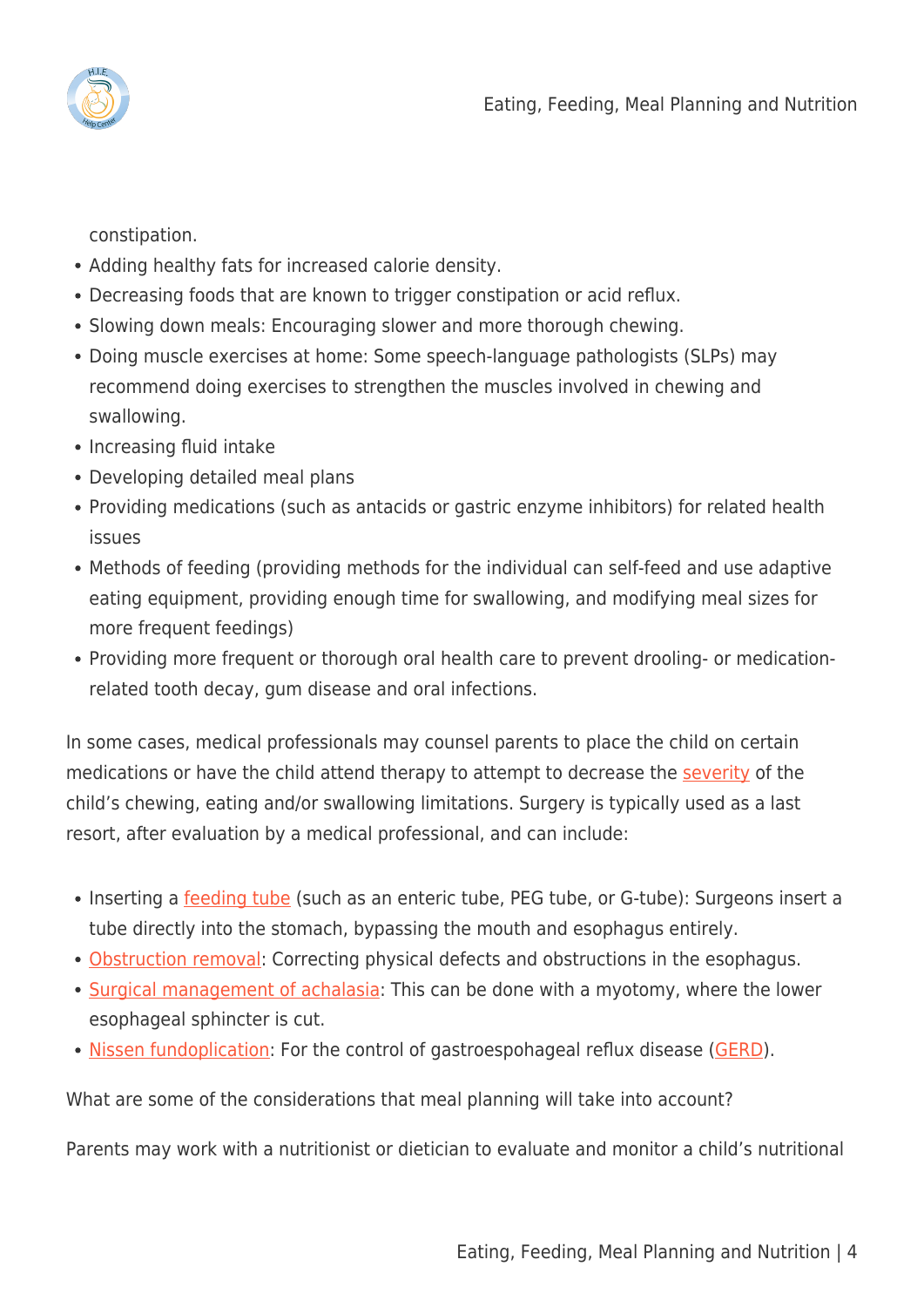

needs, and develop a plan to help ensure the child's nutrient intake is sufficient. There are numerous considerations that a comprehensive plan takes into account. In very general terms, the elements of nutritional assessment include basic food/nutrient intake, the food intake process, the use of medications and supplements, knowledge about meal planning and nutrition, behavioral considerations, physical activity and function, and medical, diagnostic, treatment and social history.

What are some of the considerations that will make a meal plan successful?

To ensure that meal plans will be properly followed, there are certain factors that must be taken into account. A dietitian or nutritional counselor must take into account the following items when making a meal plan:

- The individual's readiness to take action
- The individual's desire to be healthier
- Perceived benefits of a dietary plan change
- Self-monitoring, evaluation and enforcement
- Expense and ease of meal plan enforcement

What are some of the signs that a child has a serious digestive issue?

Certain children with hypoxic-ischemic encephalopathy may have digestive difficulty due to secondary conditions stemming from the initial brain insult. Because this injury can cause effects in the gastrointestinal system, a consultation with a [gastroenterologist](http://patients.gi.org/what-is-a-gastroenterologist/) may be warranted if a child has the following:

- Stomachaches
- Flatulence
- Chronic pulmonary aspiration
- Vomiting
- Constination
- Diarrhea